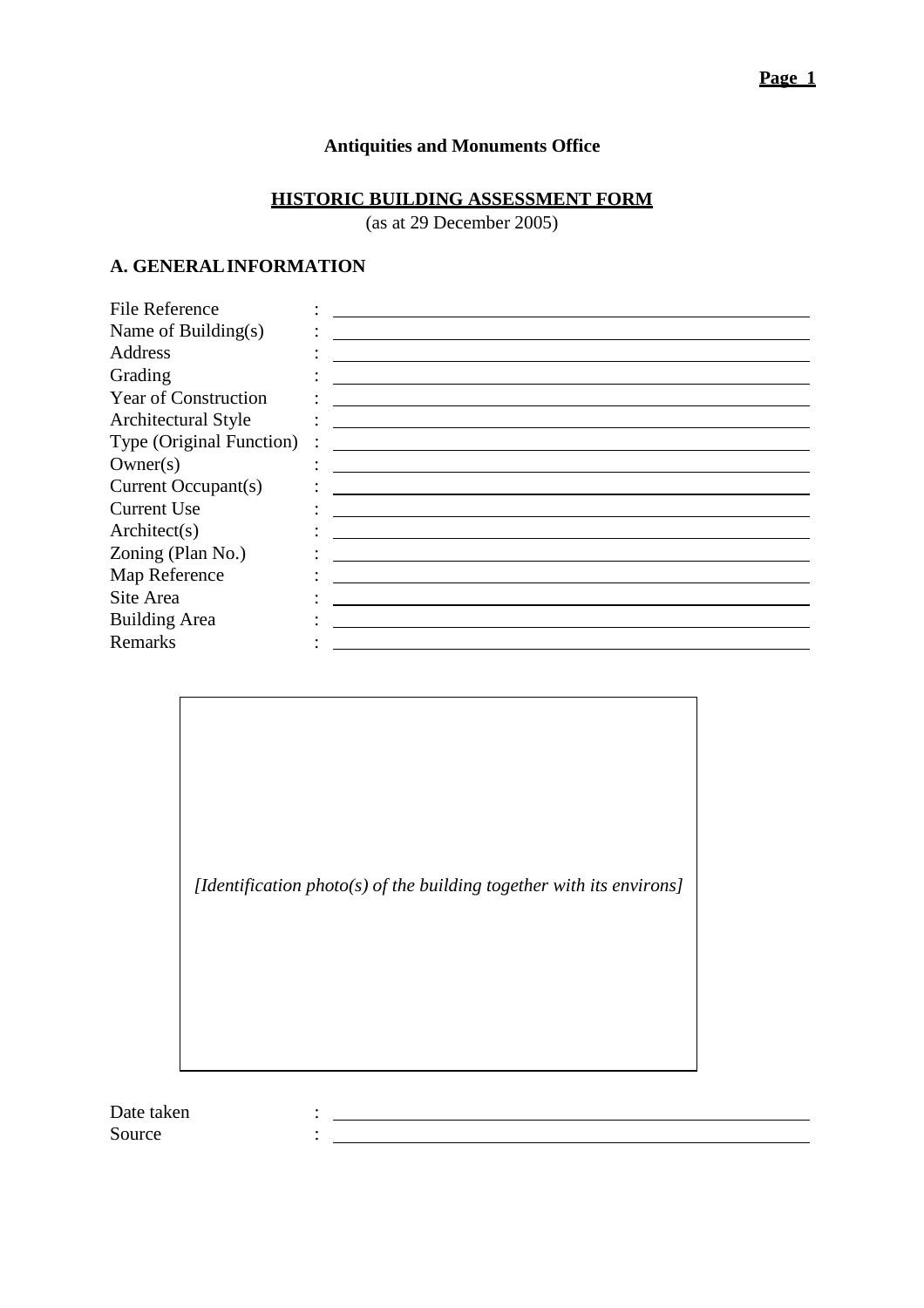## **B. ASSESSMENT**

|                  | <b>Criterion</b>                                                            |                                                                                            | <b>Score</b><br><b>Awarded</b>                                                               |                                                                                |                             |  |
|------------------|-----------------------------------------------------------------------------|--------------------------------------------------------------------------------------------|----------------------------------------------------------------------------------------------|--------------------------------------------------------------------------------|-----------------------------|--|
|                  |                                                                             | $\overline{\mathbf{4}}$                                                                    | $\overline{\mathbf{3}}$                                                                      | $\overline{2}$                                                                 | $0$ or $1$                  |  |
| 1.               | <b>Historical Interest</b>                                                  |                                                                                            |                                                                                              |                                                                                |                             |  |
|                  | (a) Associated with<br>historical<br>event(s), phase(s)<br>or activity(ies) | Associated with<br>extremely<br>significant<br>event(s)<br>at territory/<br>national level | Only<br>associated with<br>very<br>significant<br>event(s)<br>at district/<br>regional level | Only<br>associated<br>with<br>significant<br>event(s)<br>of local<br>community | Little or no<br>association |  |
|                  | (b) Associated with<br>historic figure(s)                                   | Associated with<br>historic<br>figure(s)<br>at territory/<br>national level                | Associated<br>with historic<br>figure(s)<br>at district/<br>regional level                   | Associated<br>with historic<br>figure(s)<br>of local<br>community              | Little or no<br>association |  |
|                  | (c) Importance in the<br>historical<br>development of<br>Hong Kong          | Important<br>at territory level                                                            | Only important Only important<br>at district/<br>regional level                              | to local<br>community                                                          | Little<br>importance        |  |
|                  | (d) Age of the<br>building                                                  | 1899 or earlier                                                                            | 1900-1919                                                                                    | 1920-1939                                                                      | 1940-1970                   |  |
| $\overline{2}$ . | <b>Architectural Merit</b>                                                  |                                                                                            |                                                                                              |                                                                                |                             |  |
|                  | (a) Style - as an<br>example of an<br>architectural style                   | Excellent<br>example                                                                       | Very good<br>example                                                                         | Good<br>example                                                                | Ordinary<br>example         |  |
|                  | (b) Function - as an<br>example of a<br>building type                       | Excellent<br>example                                                                       | Very good<br>example                                                                         | Good<br>example                                                                | Ordinary<br>example         |  |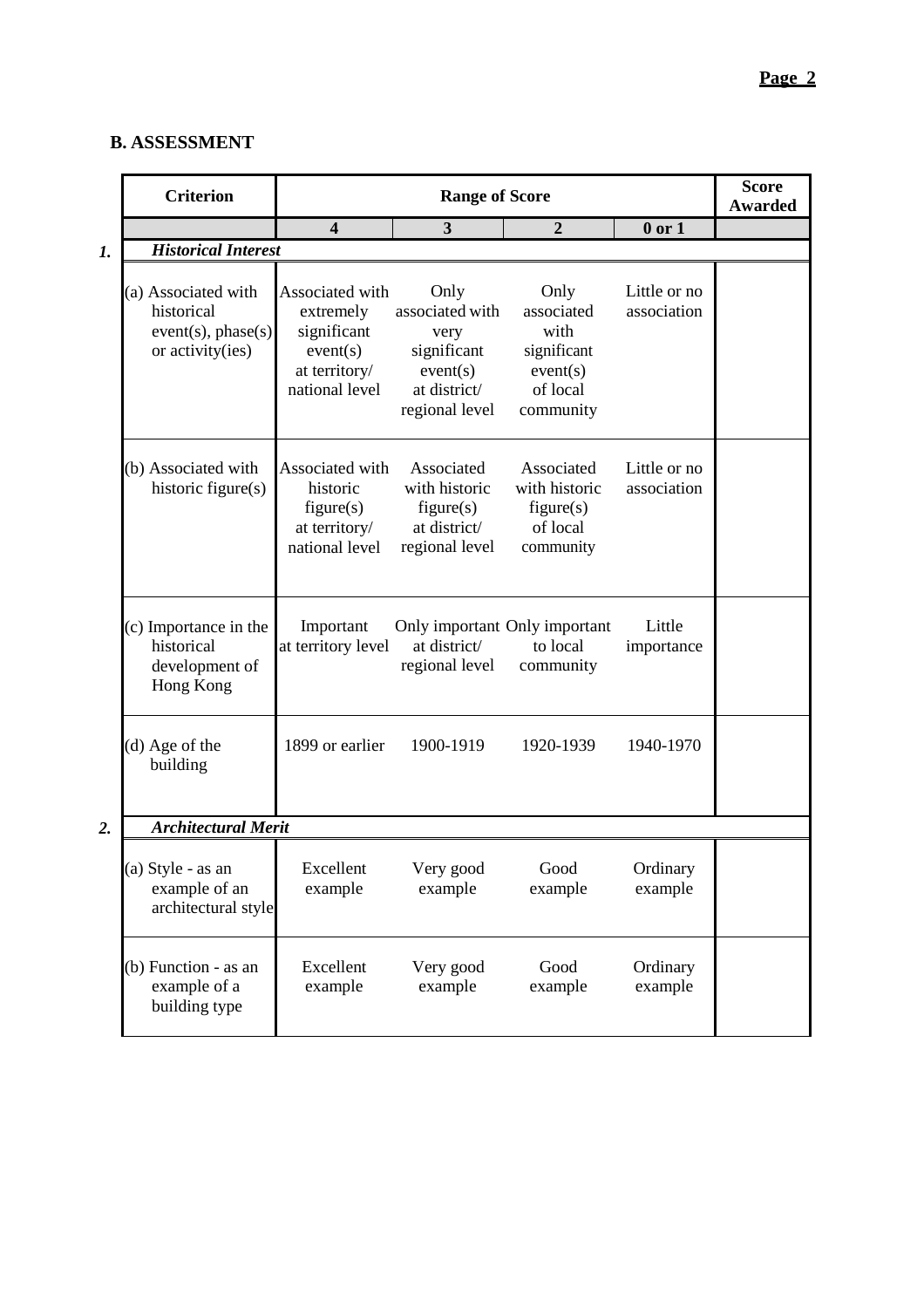|    | <b>Criterion</b>                                                                                                                                                            | <b>Range of Score</b>        |                           |                                                                         |                              | <b>Score</b><br><b>Awarded</b> |
|----|-----------------------------------------------------------------------------------------------------------------------------------------------------------------------------|------------------------------|---------------------------|-------------------------------------------------------------------------|------------------------------|--------------------------------|
|    |                                                                                                                                                                             | $\overline{\mathbf{4}}$      | $\mathbf{3}$              | $\boldsymbol{2}$                                                        | $0$ or $1$                   |                                |
|    | (c) Construction -<br>design,<br>decoration,<br>construction<br>materials,<br>technology and<br>craftsmanship                                                               | Excellent<br>construction    | Very good<br>construction | Good<br>construction                                                    | Ordinary<br>construction     |                                |
|    | (d) Aesthetic Value -<br>The building's<br>external<br>appearance<br>contributes to<br>visual quality of<br>its vicinity                                                    | Very high<br>aesthetic value | High aesthetic<br>value   | Ordinary<br>aesthetic value                                             | Little<br>aesthetic<br>value |                                |
| 3. | <b>Group Value</b>                                                                                                                                                          | $\overline{\mathbf{4}}$      | 3                         | $\overline{2}$                                                          | $0$ or $1$                   |                                |
|    | (a) Importance in a<br>building cluster<br>of harmonious<br>architectural<br>design and style<br>of Hong Kong or<br>an integral<br>component of an<br>historical<br>complex | Very Important               | Important                 | Some<br>importance                                                      | Little or no<br>importance   |                                |
|    | (b) Importance in a<br>building cluster<br>showing<br>common cultural<br>$value(s)$ or<br>historical<br>development of<br>Hong Kong                                         | region                       | to a district             | Important to a Only important Only important Little or no<br>to a place | importance to<br>an area     |                                |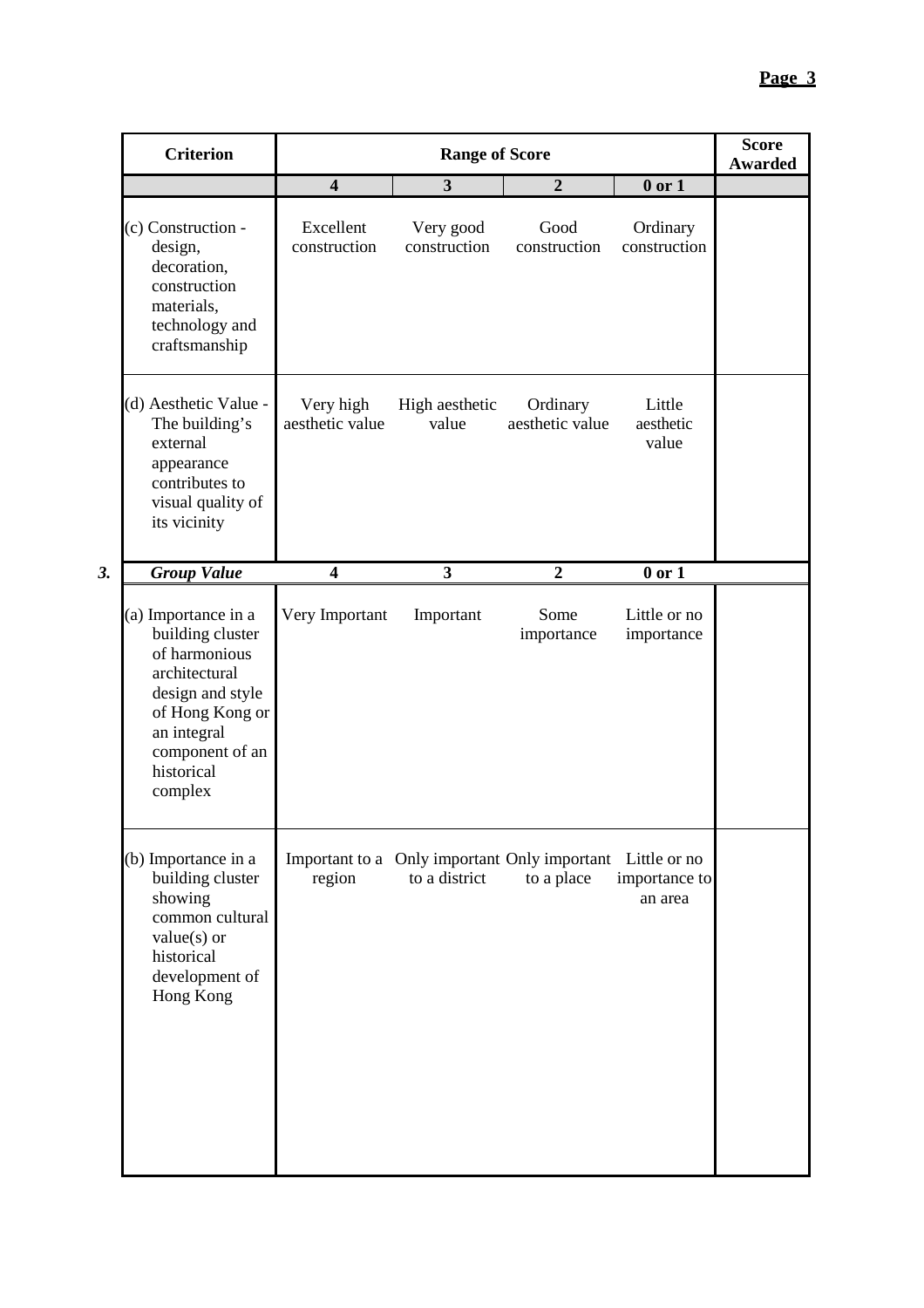|    | <b>Criterion</b>                                                                                                                            | <b>Range of Score</b>                                                                                                                                                                                                     |                                                                               |                                                                                                  |                                                                              | <b>Score</b><br><b>Awarded</b> |
|----|---------------------------------------------------------------------------------------------------------------------------------------------|---------------------------------------------------------------------------------------------------------------------------------------------------------------------------------------------------------------------------|-------------------------------------------------------------------------------|--------------------------------------------------------------------------------------------------|------------------------------------------------------------------------------|--------------------------------|
|    |                                                                                                                                             | 4                                                                                                                                                                                                                         | $\mathbf{3}$                                                                  | $\overline{2}$                                                                                   | $0$ or $1$                                                                   |                                |
| 4. | <b>Social Value and Local Interest</b>                                                                                                      |                                                                                                                                                                                                                           |                                                                               |                                                                                                  |                                                                              |                                |
|    | (a) Importance as a<br>symbolic or<br>visual landmark<br>recognized by<br>the community                                                     | Important<br>at territory level                                                                                                                                                                                           | Important<br>at district/<br>regional level                                   | Only important<br>to the people<br>of a place                                                    | Only<br>important<br>at<br>individual's<br>level                             |                                |
|    | (b) Importance in<br>depicting<br>"cultural<br>identity" and/ or<br>perpetuating<br>"collective<br>memory" of the<br>community              | Important<br>at territory level                                                                                                                                                                                           | Important<br>at district/<br>regional level                                   | Only important<br>to the people<br>of a place                                                    | Only<br>important<br>at<br>individual's<br>level                             |                                |
| 5. | <b>Authenticity</b>                                                                                                                         |                                                                                                                                                                                                                           |                                                                               |                                                                                                  |                                                                              |                                |
|    | (a) Alterations to the<br>building that<br>adversely affect/<br>enhance its<br>historical<br>significance and<br>architectural<br>integrity | No notable<br>alterations<br><b>OR</b><br>Alteration(s)/<br>change(s)<br>associated with<br>a historic<br>figure/ event<br>that enhanced<br>its<br>heritage/cultural<br>significance or/<br>and<br>architectural<br>value | Only<br>superficially<br>altered, little<br>impact on<br>overall<br>integrity | Moderately<br>altered,<br>but the original<br>design still<br>discernible                        | Considerably<br>altered to<br>detract<br>greatly from<br>its integrity       |                                |
|    | (b) Modification to<br>the cultural<br>setting and the<br>associated<br>cultural<br>landscapes                                              | Its cultural<br>setting well<br>preserved<br><b>OR</b><br>Compatible<br>modification<br>that enhanced<br>the overall<br>ambience/<br>environment                                                                          | Only<br>superficially<br>impact on<br>overall<br>environment                  | Moderately<br>modified,<br>modified, little but the original<br>environment<br>still discernible | Considerably<br>modified to<br>detract<br>greatly from<br>its<br>environment |                                |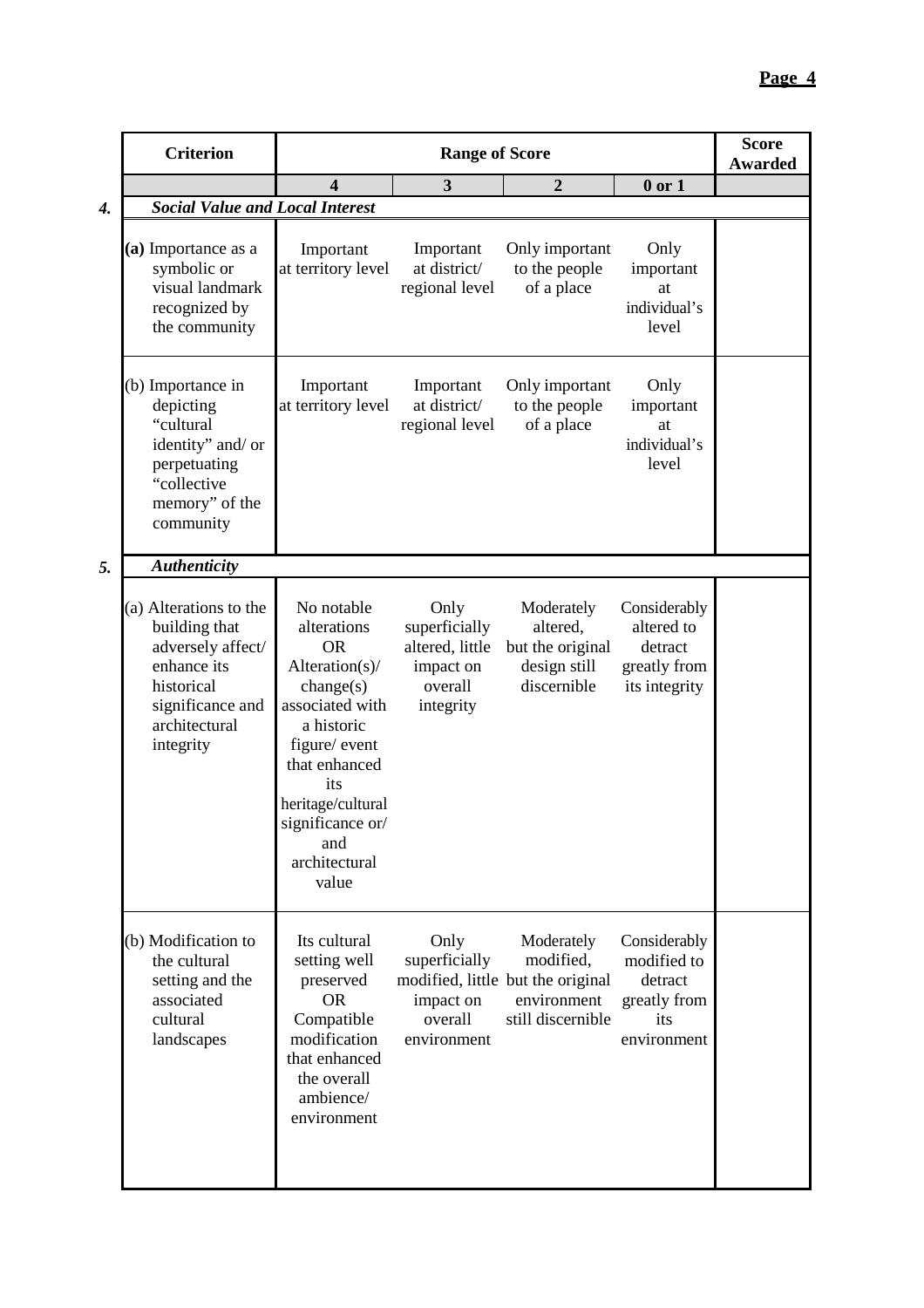|    | <b>Criterion</b>                             | <b>Range of Score</b> |       |                                      |                      | <b>Score</b><br><b>Awarded</b> |
|----|----------------------------------------------|-----------------------|-------|--------------------------------------|----------------------|--------------------------------|
| 6. | Rarity                                       | $10-12$               | $7-9$ | $\overline{4-6}$                     | $0 - 3$              |                                |
|    | Being rare due to the                        | Very rare             | Rare  | Moderately<br>rare                   | Least or not<br>rare |                                |
|    | a) historical interest;<br>and/or            |                       |       |                                      |                      |                                |
|    | b) architectural merit;<br>and/or            |                       |       |                                      |                      |                                |
|    | c) group value;<br>and/or                    |                       |       |                                      |                      |                                |
|    | d) social value $\&$<br>local interest;      |                       |       |                                      |                      |                                |
|    | and/or                                       |                       |       |                                      |                      |                                |
|    | e) authenticity of the<br>building           |                       |       |                                      |                      |                                |
|    | (refer to Explanatory<br>Notes, section 3.6) |                       |       |                                      |                      |                                |
|    |                                              |                       |       |                                      |                      |                                |
|    | 7. Other Remarks                             |                       |       |                                      |                      |                                |
|    |                                              |                       |       |                                      |                      |                                |
|    |                                              |                       |       |                                      |                      |                                |
|    |                                              |                       |       |                                      |                      |                                |
|    |                                              |                       |       |                                      |                      |                                |
|    |                                              |                       |       | Overall Score (Possible Maximum: 68) |                      |                                |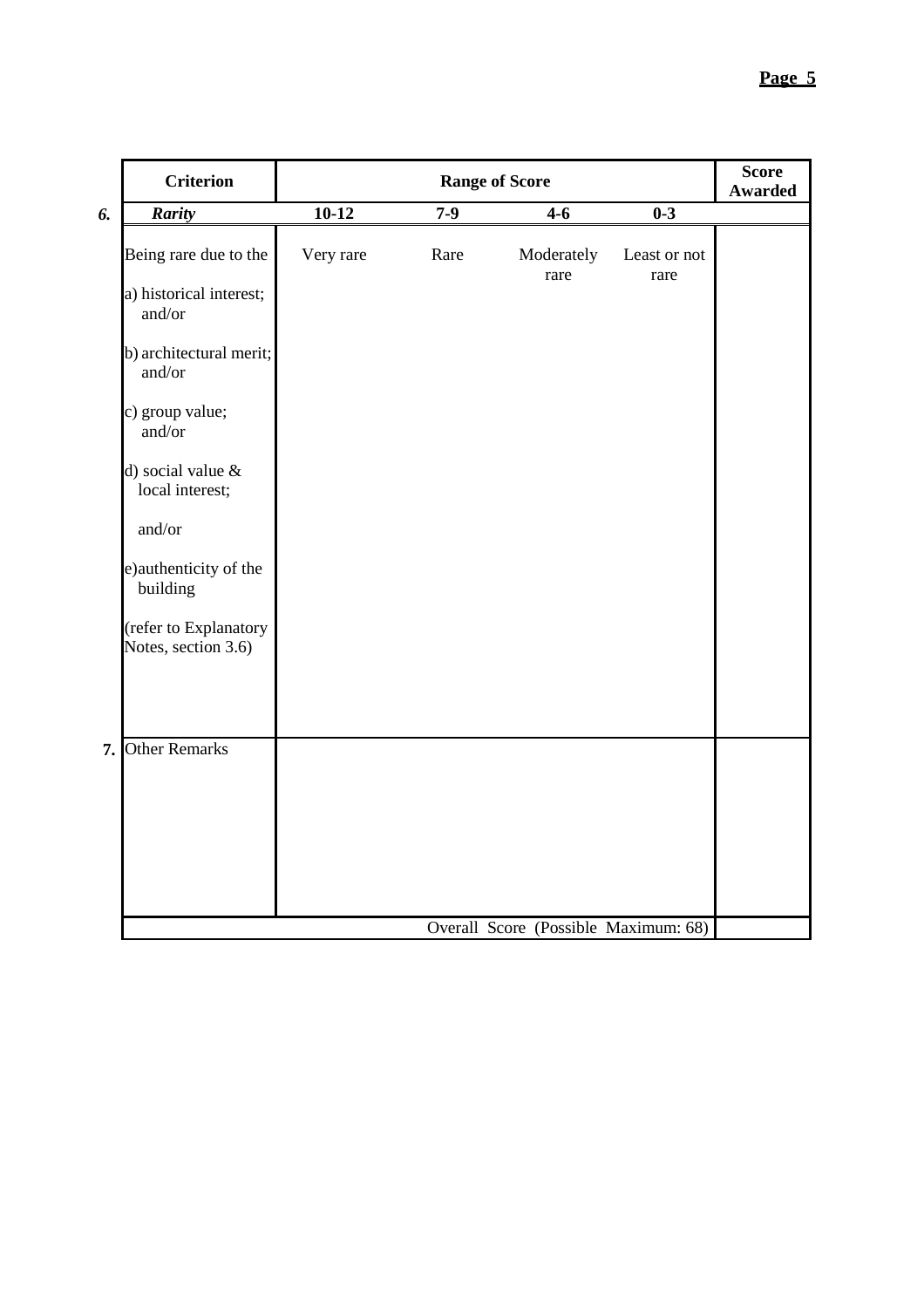#### **C: GENERAL REMARKS**

|       | <b>Sustainability</b>                     | <b>Range of Grading</b> |        | <b>Remarks</b> |  |
|-------|-------------------------------------------|-------------------------|--------|----------------|--|
| (i)   | Compatibility to<br>current use           | High                    | Medium | Low            |  |
| (ii)  | <b>Adaptability to</b><br>adaptive re-use | High                    | Medium | Low            |  |
| (iii) | <b>Others</b><br>(please specify)         |                         |        |                |  |
|       | Assessed by                               | (Name:                  |        |                |  |
|       | Date of assessment                        |                         |        |                |  |

# Note:

Locally, nationally and internationally, ideas about what constitutes heritage and the relative significance of heritage are subject to change in the light of further discoveries, scholarly reevaluation, scarcity value, and other factors. The assessments arrived at will therefore be subject to scrutiny and reappraisal from time to time.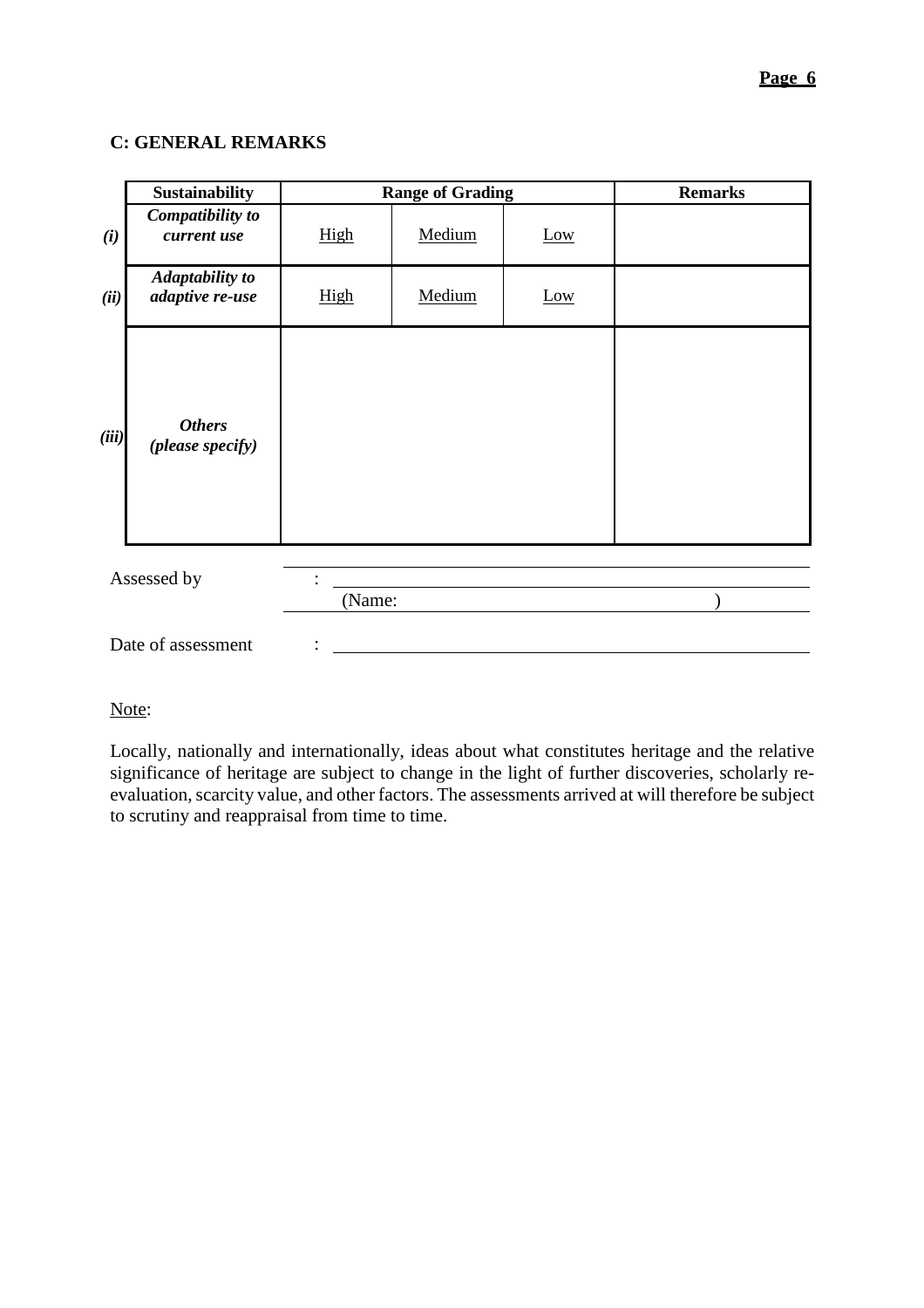## **Explanatory Notes of Historic Building Assessment Form**

# **1. INTRODUCTION**

- 1.1 The evaluation system and the selection principles for historic buildings (the term "historic buildings" is used to also include historic structures and the immediate adjoining landscape of the buildings in these Explanatory Notes) are derived from the systems and principles adopted in overseas countries as well as the established international documents on heritage conservation, including *Venice Charter* (International Charter for the Conservation and Restoration of Monuments and Sites), *Burra Charter* (The Australia ICOMOS Charter for the Conservation of Places of Cultural Significance), and *Principles for the Conservation of Heritage Sites in China* (China ICOMOS).
- 1.2 In drawing up the Assessment Form, the actual situation of Hong Kong has been a crucial factor taken into consideration.

## **2. Assessment**

- 2.1 This assessment is based on a holistic approach pertaining to the relationship between Hong Kong's historical development and its built heritage.
- 2.2 Due to increasing number of buildings erected and the larger number that have survived, the selection is to a large extent a comparative exercise. This assessment is to identify the best or key exemplars for each of a range of building types. Under this approach, buildings in Hong Kong are classified and assessed according to their original functions and types, namely ancestral hall, Chinese temple, walled village, village house, residence, shophouse, Western military structures, Chinese military structures, law court/ judiciary building, police station, prison, fire station, government office, social welfare institution, medical/ sanitary building, study hall, village school, school by voluntary association, government school, private school, church/ chapel, ethnic religious building, cemetery/ grave, recreation club, cultural/ entertainment venue, market town/ building, custom station, transport facilities, lighthouse, waterworks, communication facilities, bridge, streetscape, commercial building, industrial building, commemorative stone/ plaque/ inscriptions and others.
- 2.3 This assessment form makes reference to the rating method developed by Harold Kalman in the 1970s and with some modification for adapting to the local situations. Each building is assessed against a set of criteria as item 3 below. For each item of the criteria, four ratings are assigned, depending on its significance. For example, significance of some criteria (like historic interest, rarity, landmark value, etc.) can be rated in four different levels as below: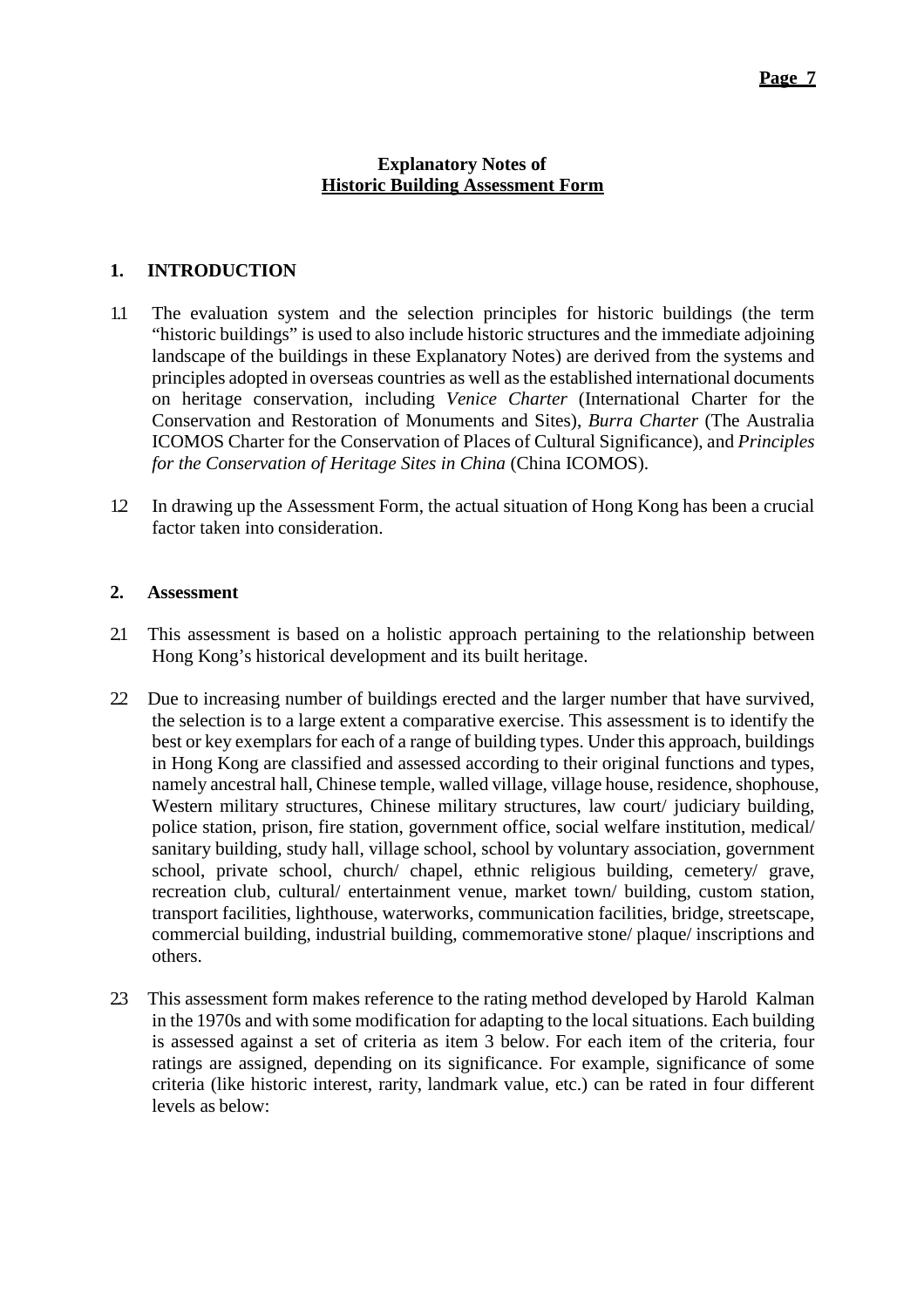- (a) Only important to an area (e.g. a street or a village);
- (b) Community/ place [e.g. a clan or a small *heung* (鄉)];
- (c) District/ region [e.g. Fanling area or a large *heung yeuk* (rural alliance 鄉 約 like Alliance of North Sai Kung 西貢北約)]
- (d) Territory-wide (HKSAR) or national level.
- 2.4 The grades can be translated into numbers and therefore the building(s) to be assessed can receive a numerical score for ranking from 1 (low importance) to 4 (highest importance) if required. In order to achieve a relative balance between each criteria, the rarity of the building will be rated as 0-3, 4-6, 7-9 and 10-12.

## **3. CRITERIA**

## 3.1 Historic Interest

- 3.1.1 Close historical association with significant event(s) in the historical and cultural development of Hong Kong.
- 3.1.2 This refers to the association of a building with historic figure(s), being real person(s) important for the development of Hong Kong. For buildings like Chinese temples dedicated to mythical figures, e.g. Hau Wong and Kwan Tai, their association with such mythical figures should be assessed within the framework of the "Social Value and Local Interest" of the buildings (See section 3.4).
- 3.1.3 This refers to the quality of a building which illustrates important aspects of the social, economic, cultural or military history of Hong Kong.
- 3.1.4 The building should bear a testimony to a cultural tradition, a culture or a phenomenon (or phenomena) which is living or which has disappeared.
- 3.1.5 Building age should be above 30 years and the building should have been built in or prior to 1970, unless it is of exceptional quality and significance.

## 3.2 Architectural Merit

- 3.2.1 This refers to the quality of a building which is of importance to the architectural development of Hong Kong.
- 3.2.2 High score should be accorded to buildings which demonstrate developments in architecture or technology, town-planning or landscape design which illustrate (a) significant stage(s) in local history.
- 3.2.3 Importance to the place for the interest of their architectural design, plan forms, decoration, craftsmanship, construction techniques (e.g. building exhibiting particular technological innovation or virtuosity) or use of materials/ fabric.
- 3.2.4 High score should be accorded to buildings exhibiting an important interchange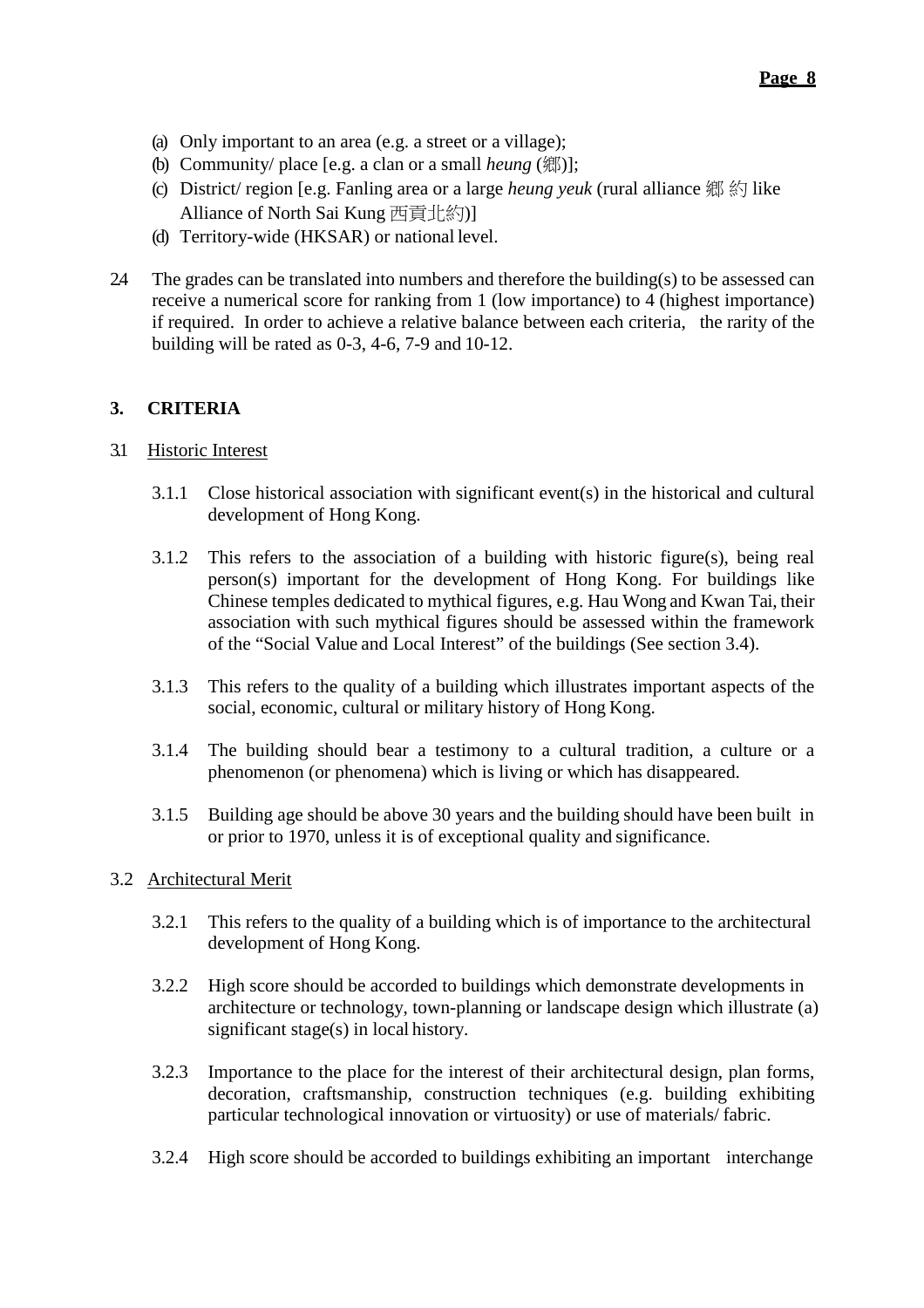of human values, over a span of time or within a cultural area, on developments in architecture or technology, town-planning or landscape design.

## 3.3 Group Value

- 3.3.1 This refers to groups of separate or connected buildings which, because of their architecture, their homogeneity or their place in the landscape, are of significant universal value from the point of view of history or architecture.
- 3.3.2 Significance as a group of buildings of harmonious design and style which enhance and exhibit the character or history of a streetscape, a district or a place. The external appearance of a group of buildings reflects obvious visual quality which enhances the aesthetic value of Hong Kong. (e.g. a group of shophouses at Nos. 600 to 626 Shanghai Street exhibit the modern urban streetscape of Hong Kong).
- 3.3.3 The group of buildings should demonstrate a fine example of a historical human settlement or land-use, such as walled villages, terraces or purpose-built compound, which is representative of a culture, or human interaction with the environment especially when it has become vulnerable under the impact of irreversible changes.
- 3.3.4 The group of buildings should bear a unique or at least exceptional testimony to a cultural tradition which is living or which has disappeared, or to an important historical development of Hong Kong. (e.g. historic aviation structures at Kai Tak Airport reflecting the aviation development of Hong Kong like Ex-RAF Station, Far East Flying School and the Old Pillbox at Diamond Hill CDA site, are located at Kwun Tong, Kln City and Wong Tai Sin districts respectively).

## 3.4 Social Value and Local Interest

- 3.4.1 Significance as a symbolic or visual landmark recognized by the community for symbolic, spiritual, emotional or nostalgic reasons.
- 3.4.2 Importance in depicting the "cultural identity" and perpetuating the "collective memory" of the community.
- 3.4.3 The collective memory to be directly or tangibly associated with events or living traditions and customs, with ideas, or with beliefs.

## 3.5 Authenticity

- 3.5.1 This refers to quality of buildings which have undergone little modifications and retained most of its original features, materials and character.
- 3.5.2 Alterations and additions at a later stage should not detract from the original architectural expression, including its design, material and workmanship or setting and the associated cultural landscapes.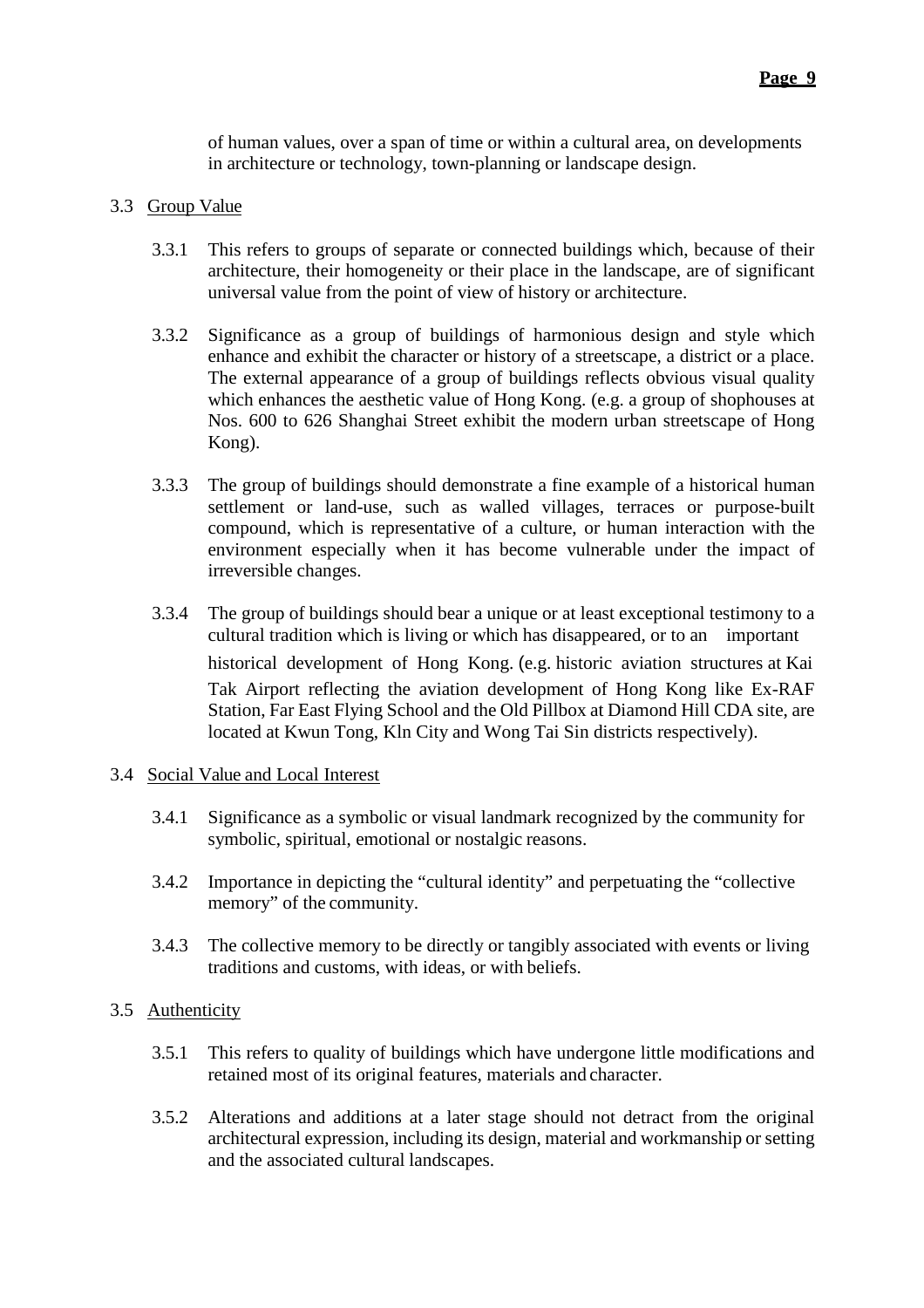- 3.5.3 Significant interactions between people and the natural environment are recognized as cultural landscapes.
- 3.5.4 Except for those changes or alterations that are of historical or architectural significance associated with historic event or figure, or represent a significant technological achievement.

#### 3.6 Rarity

The comparative rarity of a building within the same building type can be assessed in accordance with the following aspects:

3.6.1 Historical Interest:

The rarity of a building can be associated with the historical interest it embodies. The stronger is the association of the building with historical events)/ phase(s)/ activity(ies) and/or figure(s), the more it can reflect the historical development of Hong Kong, and/ or the older it is, the higher the score will be allocated to it in terms of rarity; and/or

3.6.2 Architectural Merit:

This can also refer to buildings which represent the only or the few surviving examples of a particular type or style of architecture, building technology or fabric of Hong Kong, and are significant in exhibiting a rare or uncommon design, tradition (including traditional trades and crafts) or custom that is of exceptional interest to the community; and/or

- 3.6.3 Group value; and/or
- 3.6.4 Social value and local interest; and/or
- 3.6.5 Authenticity: This includes the architectural and cultural integrity and setting of a building.

## **4. GENERAL REMARKS**

- 4.1 Compatibility to Current Use
	- 4.1.1 The compatibility of the current use of a historic building will be high if such use involves no change to the culturally significant fabric, changes which are substantially reversible, or changes which require a minimal impact.
	- 4.1.2 Grading ranging from "High", "Medium" to "Low" will serve to indicate the compatibility of the building to current use. Self-explanatory notes to the grading allocated or any comments can be expressed as "Remarks".
- 4.2 Adaptability to Adaptive Re-use
	- 4.2.1 Adaptation means modifying a place to suit a proposed compatible use(s).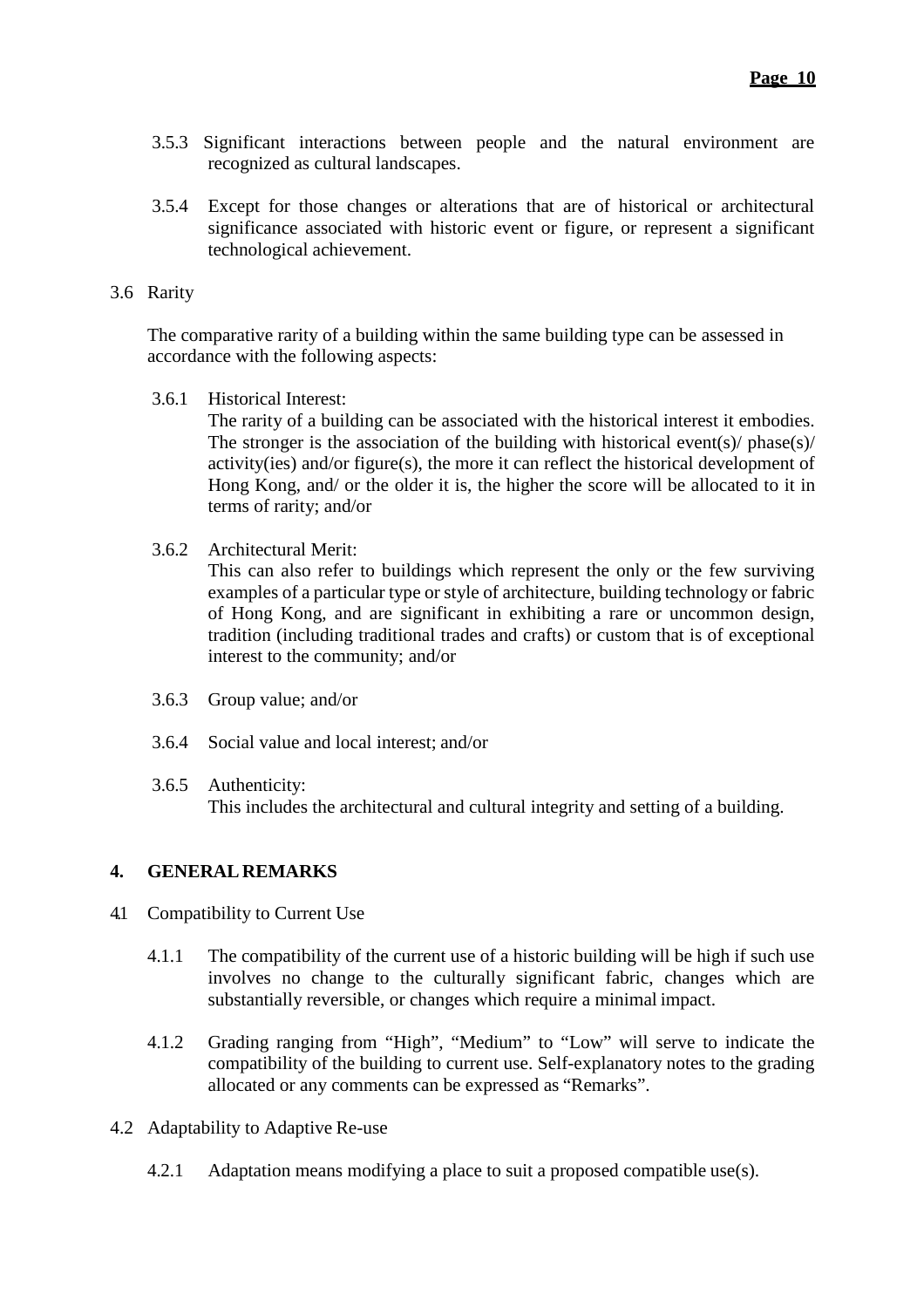- 4.2.2 The adaptability will be high if the adaptation will not substantially detract the building from its cultural significance.
- 4.2.3 Grading ranging from "High", "Medium" to "Low" will serve to indicate the adaptability to adaptive re-use of a historic building. Elaborative notes to the grading allocated or any recommendations can be made under "Remarks".